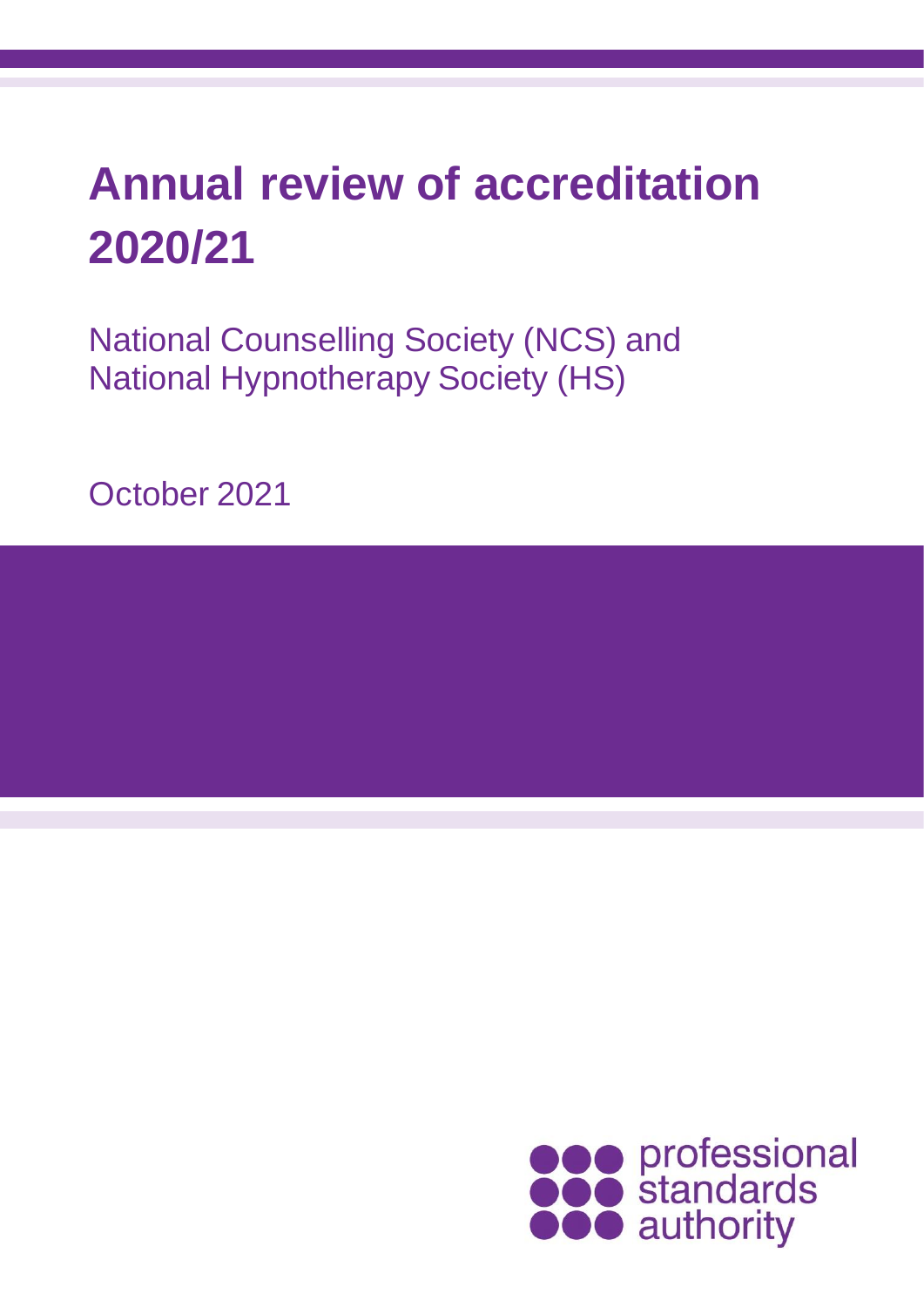## **Contents**

### **About the National Counselling Society (NCS) and**

**National Hypnotherapy Society (HS)**

The National Counselling Society and the National Hypnotherapy Society (the NCS and HS**)** hold two separate registers under a common governance system. They register:

- Counsellors
- Psychotherapists
- Hypnotherapists.

Its work includes:

- Setting and maintaining standards of practice and conduct
- Maintaining a register of qualified professionals
- Assuring the quality of education and training
- Requiring registrants to keep their skills up to date through continuing professional development
- Handling complaints and concerns raised against registrants and issuing sanctions where appropriate.

The NCS and HS were accredited on 21 May 2013. This is the NCS' and HS' eighth annual review. This report covers 21 May 2020 to 21 May 2021.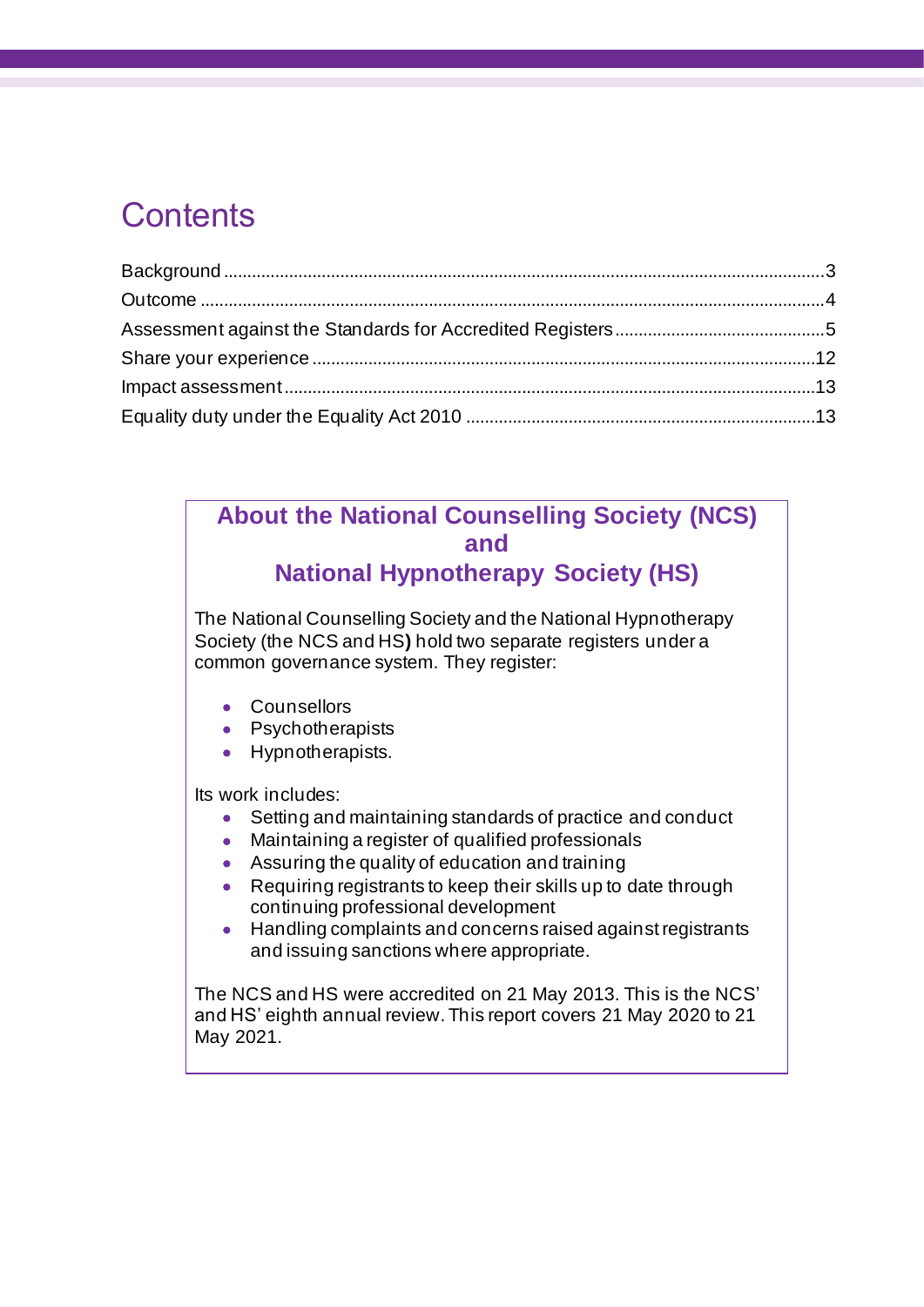# <span id="page-2-0"></span>**Background**

The Professional Standards Authority accredits registers of people working in a variety of health and social care occupations not regulated by law. To be accredited, organisations holding such registers must prove that they meet our Standards for Accredited Registers (the Standards). Accreditation is reviewed every 12 months.

Accreditation can be renewed by a Moderator in cases where all Standards are evidenced to be met. A Moderator can issue Recommendations and note Achievements.

Where concerns do exist, or information is not clear, a targeted review will be initiated by a Moderator. The outcome of this review is assessed by an Accreditation Panel, who can decide to renew accreditation, renew accreditation with conditions, suspend accreditation or remove accreditation. Panels may also issue Recommendations.

- **Condition** Changes that must be made within a specified timeframe to maintain accreditation
- **Recommendation**  Actions that would improve practice and benefit the operation of the register, but do not need to be completed for compliance with the Standards to be maintained. Implementation of recommendations will be reviewed at annual renewal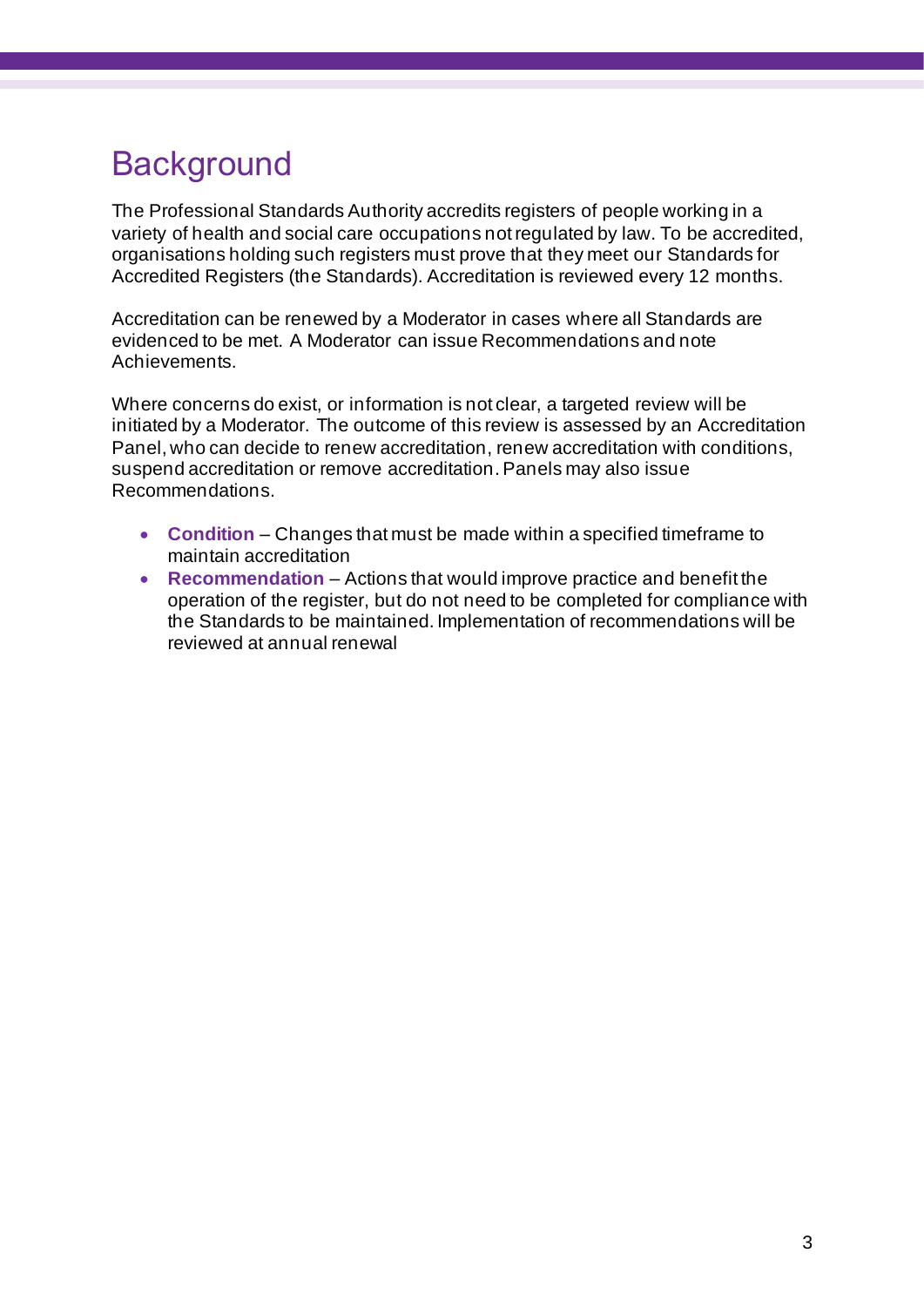### <span id="page-3-0"></span>**Outcome**

Accreditation for the NCS and HS was renewed with Conditions of Accreditation for the period of 21 May 2021 to 21 May 2022.

Accreditation was renewed by a Panel following a targeted review to look at Standards 2, 5, 6, 7, 8 and 10 in greater depth.

The following Conditions must be met within the timeframes provided:

- **Condition One:** Within six weeks of the publication of this report, the National Hypnotherapy Society must publish a position statement on its website providing clear information about hypnotherapy to help service users make informed decisions. This should make clear that the HS is continuing to develop its position and that further guidance will be produced in due course. (following and in line with legal advice and updated ASA guidance) (paragraph 10.20)
- **Condition Two:** The National Hypnotherapy Society should develop guidance for its registrants about advertising and acceptable claims for hypnotherapy. This should take account of ASA guidance and reference any other factors such as new evidence. This should be published within six months of the publication of this report. (paragraph 10.21)

The Panel issued the following Recommendation. Actions taken by the register to address this will be considered at the next assessment

• **Recommendation One:** The HS must monitor its registrants for compliance with its provisional and updated standards. The HS should share its monitoring processes, findings and actions taken within 12 months of the publication of this report. (paragraph 10.22)

The following report provides detail supporting the outcome.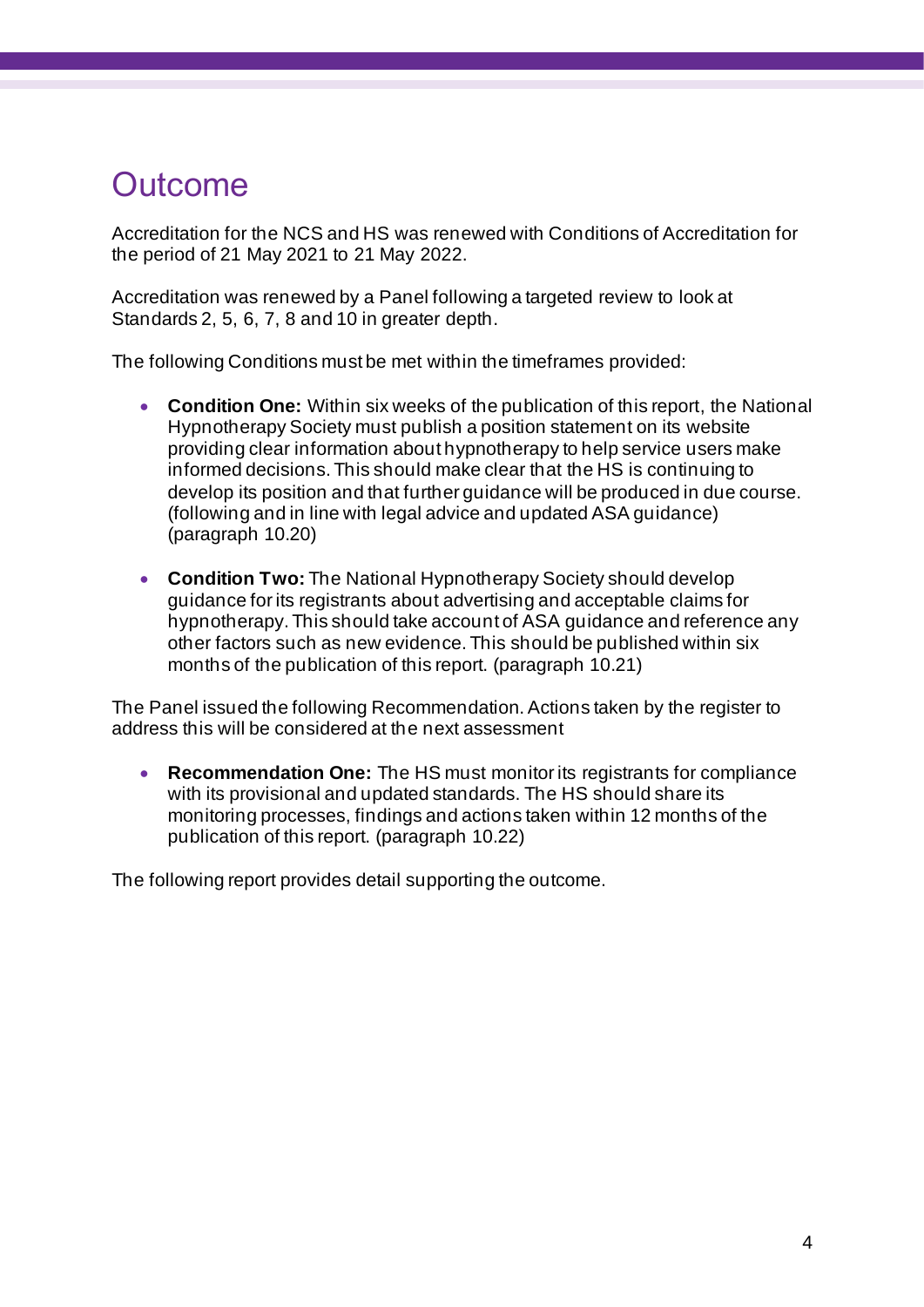## <span id="page-4-0"></span>Assessment against the Standards for Accredited Registers

**Standard 1: the organisation holds a voluntary register of people in health and/or social care occupations**

- 1.1 The NCS and HS reported increased applications to its registers. The combined registers had grown from 5930 to 6820 between March 2020 to March 2021. Many applications were from experienced practitioners. The NCS and HS found this was a result of increased social media engagement, such as through the support they provided to practitioners during the Covid-19 pandemic.
- 1.2 We found that this Standard continued to be met.

**Standard 2: the organisation demonstrates that it is committed to protecting the public and promoting public confidence in the occupation it registers**

- 2.1 The NCS and HS reported their increased recognition by major insurers and other organisations. The NCS and HS noted there was still a lack of recognition by smaller employers but continued to work to address this.
- 2.2 The NCS and HS also told us about 'significant correspondence and a number of meetings with high-profile parliamentarians, Peers, and employers to promote the use of practitioners on Accredited Registers, especially to support the current and ongoing mental health crisis brought about by the pandemic'.
- 2.3 The NCS and HS reported their move to an online-only application processes and movement towards paperless-systems which were more efficient and environmentally friendly. The NCS and HS advised of plans to digitise archives, in line with data protection requirements. We asked how they would support applicants who had difficulties with online systems. The NCS and HS told us they would still accept written applications which would then be scanned and destroyed.
- 2.4 We found that this Standard continued to be met, subject to the Conditions set out in Standard 10.

#### **Standard 3: risk management**

- 3.1 When applying for and renewing accreditation, registers send us a risk matrix that demonstrates their understanding of risks that could result from their registrants' practice. This includes risks from registrants' personal behaviour, technical competence and business practice. Registers set out the likelihood and impact of such risks, and how they work to mitigate these.
- 3.2 Last year we found the NCS and HS' risk matrix was difficult to understand. We advised that setting the matrix out clearly could assist their management of risk. The NCS and HS told us they were looking into affordable software options to help with this and had looked to other organisations for examples.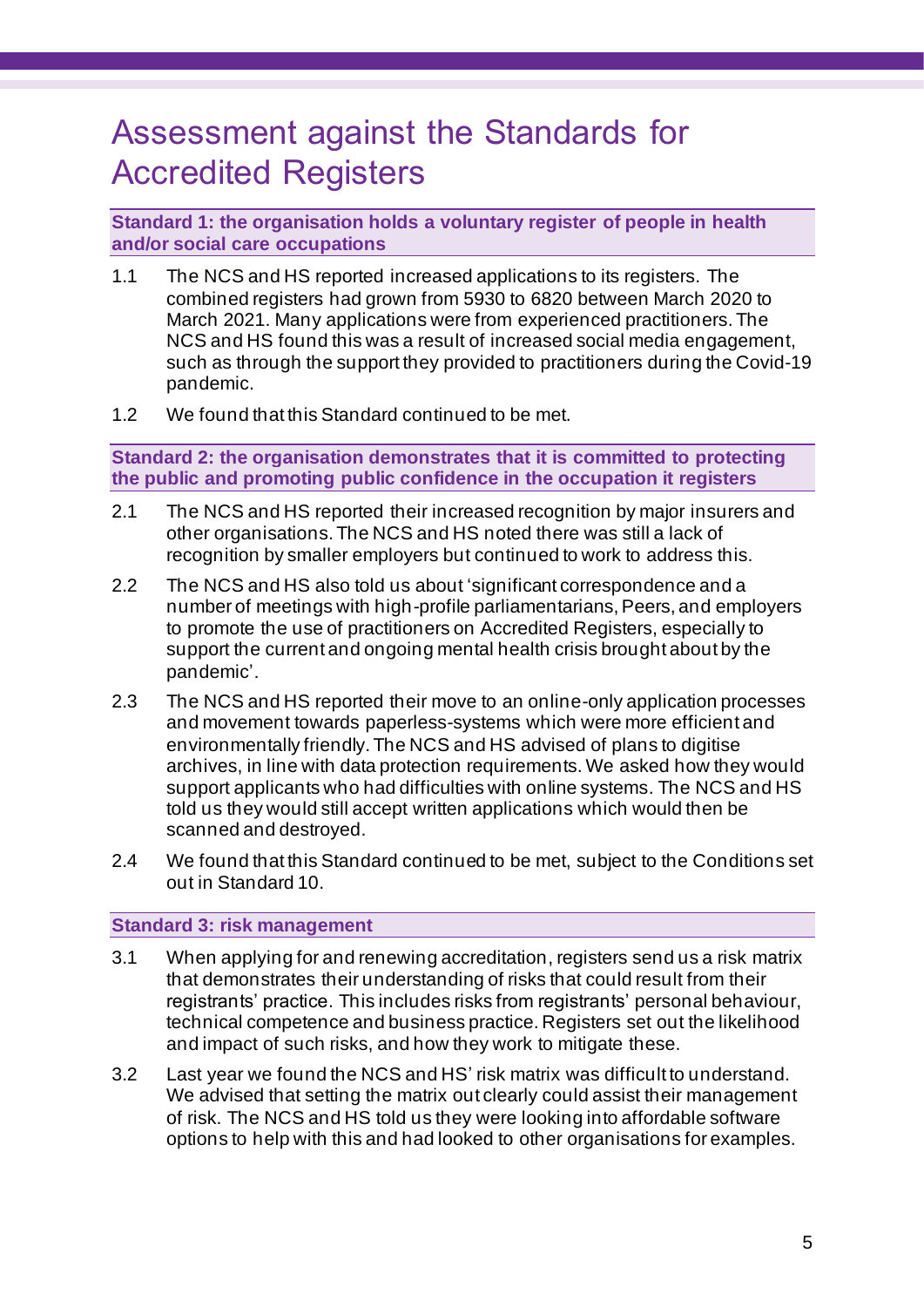- 3.3 The NCS and HS' risk matrix set out risks related to the Covid-19 pandemic. We noted that the NCS and HS had published guidance about providing faceto-face, and online/virtual services. They also directed people to NHS and UK government advice webpages.
- 3.4 The NCS and HS identified a risk that recent graduates of counselling and hypnotherapy training programmes might have missed some parts of their training due to the Covid-19 pandemic. We checked how the NCS and HS assessed applicants to the register under those circumstances in Standard 9.
- 3.5 At the previous annual review, we issued a Recommendation for the NCS and HS to continue developing mechanisms to assure the safety of children and young people using registrants' services. The NCS and HS highlighted the publication of thei[r Competency Framework for Working with Children and](https://nationalcounsellingsociety.org/about-us/counselling-children-young-people)  [Young People.](https://nationalcounsellingsociety.org/about-us/counselling-children-young-people) This sets out 'additional competencies that a counsellor needs to work with children and young people … underpinned by the fundamental principles of the NCS.'
- 3.6 We noted during our assessment that the NCS and HS' standards require registrants working with children and young people to have current Disclosure and Barring Service (DBS) certificates. We noted that some statements within their Codes of Ethics and Competency Framework were not clear, for example if counsellors working in England and Wales were required to have Enhanced DBS checks. The NCS and HS confirmed that Enhanced DBS certificates are preferable when available through an employer, but they understood that independent practitioners may not have access to these. The NCS and HS stated that they would act to make sure their statements were consistent and clear. We found the Recommendation had been considered.
- 3.7 We advised that we were working with the Department of Health and Social Care to close the safeguarding gap for practitioners on Accredited Registers.
- 3.8 We found that this Standard continued to be met.

**Standard 4: the organisation demonstrates that it has sufficient finance to enable it to fulfil its voluntary register functions effectively including setting standards, education, registration, complaints and removal from the register**

- 4.1 As part of our review, we checked the NCS' and HS' records from Companies House. We noted the growth of the registers could assist their financial sustainability.
- 4.2 The NCS and HS told us that they had stopped charging application assessment fees as these may have been a barrier to applicants. To balance this, registration fees were increased. The NCS and HS advised they planned to allow registration fees to be paid in monthly instalments instead of annually.
- 4.3 We found that this Standard continued to be met.

**Standard 5: the organisation demonstrates that it has the capacity to inspire confidence in its ability to manage the register effectively**

5.1 The NCS and HS have an [Independent Assessor](https://nationalcounsellingsociety.org/about-us/governance/independent-assessor-reports) who checks 'the Societies' commitment to the standards of transparency and accountability … through regular and ongoing assessment and analysis of administrative and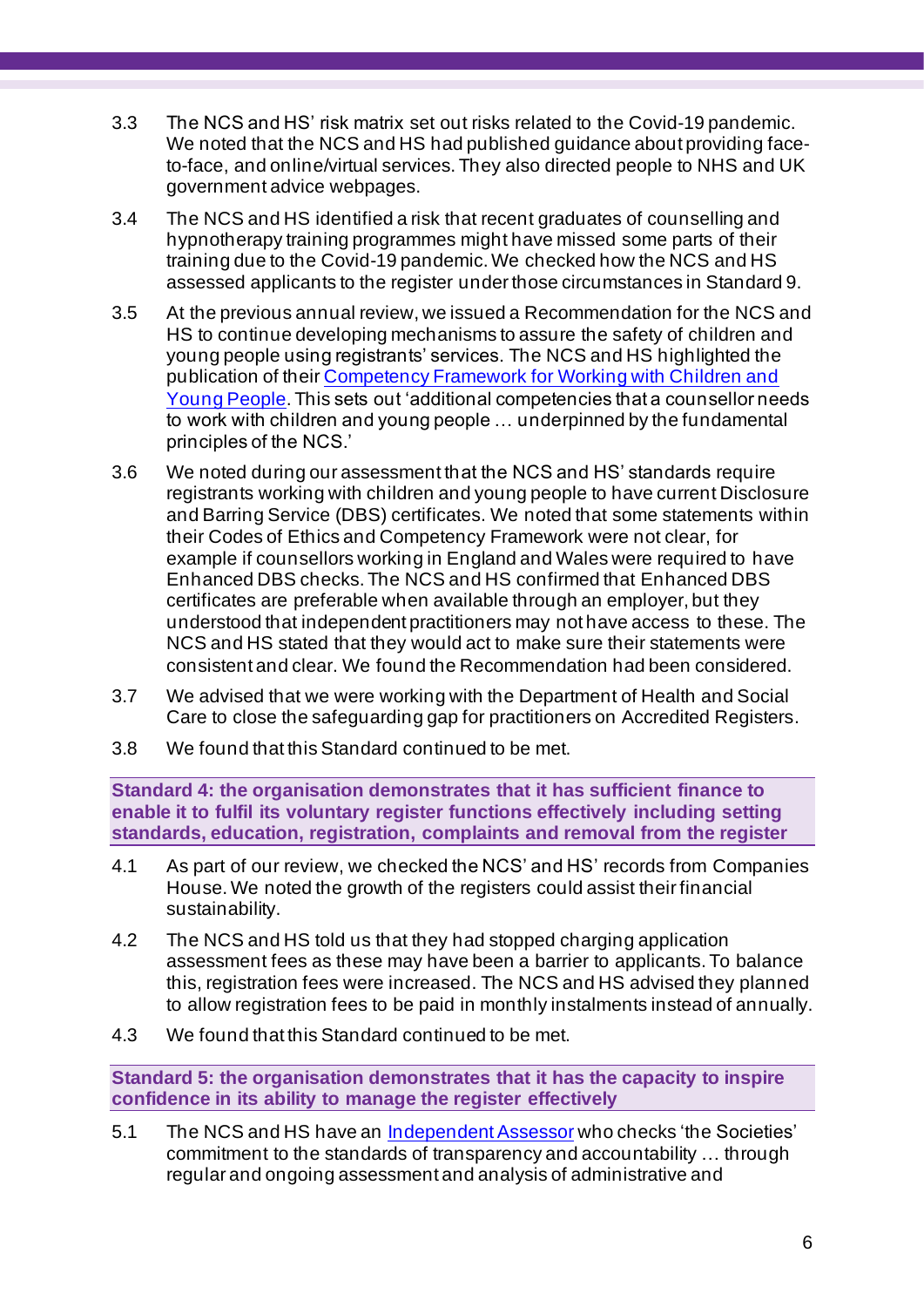management systems and processes'. We noted the most recent assessment (conducted online due to the Covid-19 pandemic) included checking the work of the NCS and HS' Professional Standards Manager, and the administration of applications to the register.

- 5.2 We were concerned that the Independent Assessor's most recent reports did not refer to an issue reported by the NCS within the past two years: that a small number of applicants had been admitted to the NCS register by a former officer, without fully meeting its registration requirements. We had found that the NCS had taken appropriate action following this. We considered that it would have been appropriate for the Independent Assessor's report to refer to the issue, setting out their assurance that appropriate procedures were put in place to prevent it happening again.
- 5.3 We found that this Standard continued to be met, subject to the Conditions set out in Standard 10.

**Standard 6: the organisation demonstrates that there is a defined knowledge base underpinning the health and social care occupations covered by its register or, alternatively, how it is actively developing one. The organisation makes the defined knowledge base or its development explicit to the public**

- 6.1 There were no significant changes reported or noted in the past year.
- 6.2 We found that this Standard continued to be met, subject to the Conditions set out in Standard 10.

#### **Standard 7: governance**

- 7.1 The NCS and HS reported that their Chair had stepped down at the end of 2020. The new Chair has experience of the regulation and registration of counsellors, psychotherapists and hypnotherapists having been the CEO of the NCS and HS when they gained accreditation. The Public Protection Officer stepped down and their successor joined under the new title of Ethics Officer. The new title was designed to complement the aims of their developing approach to complaints handling, to reduce the risk of potential emotional distress to those involved.
- 7.2 The NCS and HS' Council has five officer or staff positions and five lay members. The NCS and HS informed us of three new Lay Council members.
- 7.3 The NCS and HS told us that their increased used of social media to contact practitioners throughout the UK had resulted in greater awareness of the two Societies, and increased applications for registration. They also told us about their engagement with stakeholders through open letters that are published on its [NCS | Important News](https://nationalcounsellingsociety.org/about-us/important-news) pages. This included their contact with the English Health and Social Care Select Committee regarding the [request for](https://nationalcounsellingsociety.org/assets/uploads/docs/Green-Paper-Response.pdf)  [submissions regarding Children and Young People's Mental Health](https://nationalcounsellingsociety.org/assets/uploads/docs/Green-Paper-Response.pdf), updates to members on the [Scope of Practice and Education \(SCoPEd\) framework](https://www.bacp.co.uk/about-us/advancing-the-profession/scoped/scoped-framework/) and our Strategic Review of the Accredited Registers programme.
- 7.4 The NCS and HS set up a regional committee for Northern Ireland allowing 'members from different areas of the UK to ensure their particular needs and issues are considered and, where possible, catered for'.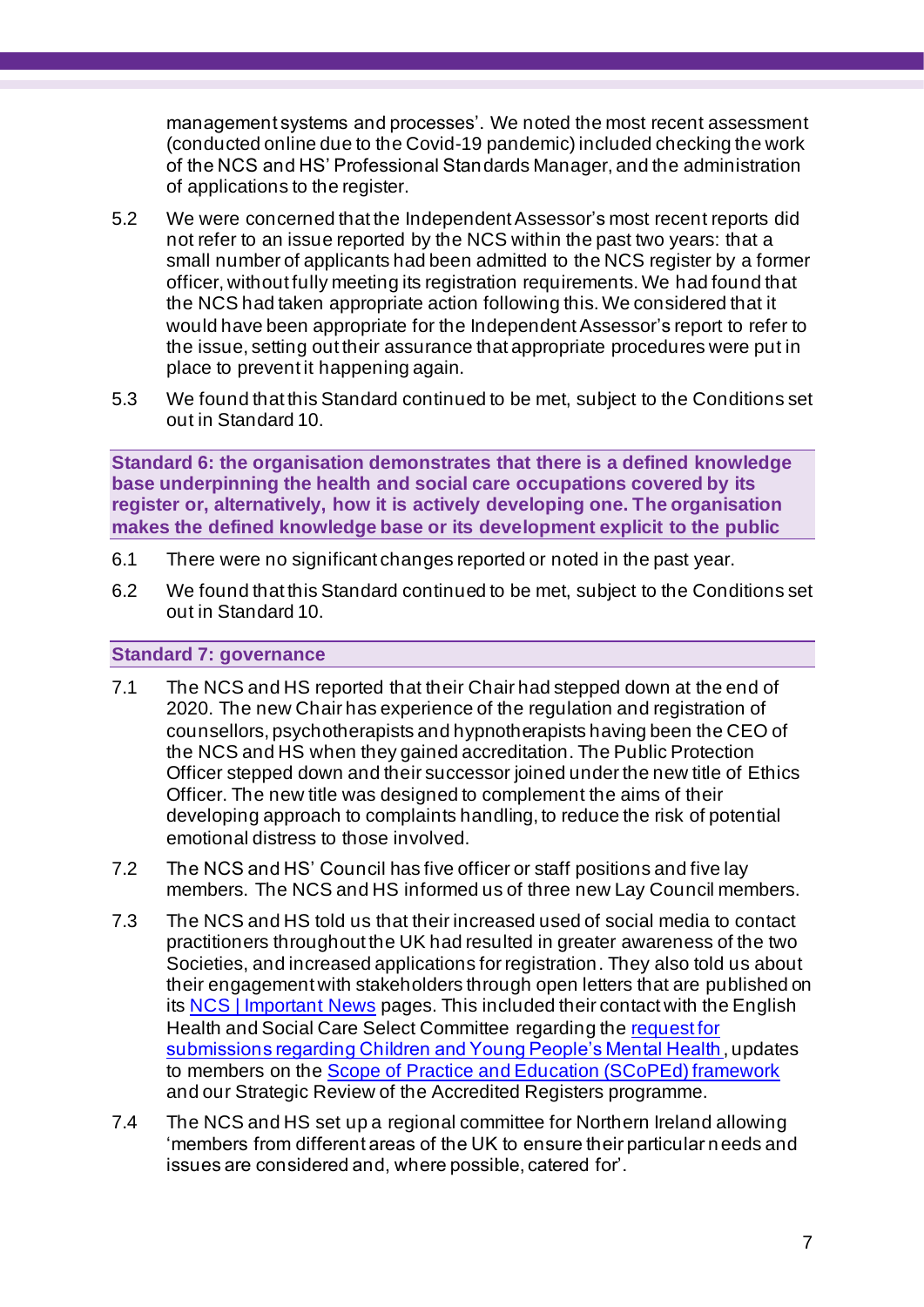- 7.5 The NCS and HS launched a monthly e-magazine featuring professional news and member updates. The NCS and HS found this was more successful and better received than its previous newsletters. Within this they published guidance and support for registrants in private practice. This included guidance on matters such as data protection.
- 7.6 Standard 7f requires that Accredited Registers communicates effectively with the public and its registrants. In particular it ensures that the information it provides about its registrants and their occupations helps service users to make informed decisions. We considered the information presented in the HS' website about hypnotherapy and noted that it did not provide service users with the information they would need to make informed decisions. We note that the HS is engaging with the Advertising Standards Authority (ASA) about the claims that can be made about hypnotherapy but considered that it was important that the HS provide some information to service users, so issued Condition 1. (see paragraph 10.18)
- 7.7 We found that this Standard continued to be met, subject to the Conditions set out in Standard 10.

#### **Standard 8: setting standards for registrants**

8.1 The NCS highlighted publication of thei[r Competency Framework for Working](https://nationalcounsellingsociety.org/about-us/counselling-children-young-people)  [with Children and Young People](https://nationalcounsellingsociety.org/about-us/counselling-children-young-people) which sets out 'additional competencies that a counsellor needs in order to work with children and young people … underpinned by the fundamental principles of the NCS.' The framework states that

> 'The NCS believes that all counsellors who work with children and young people must have specialist knowledge, skills and abilities. These attributes are usually gained from specific, dedicated training, focused on counselling children and young people, and subsequently supplemented by relevant Continuing Professional Development (CPD). The NCS also acknowledges that some counsellors have gained significant experience from working with children and young people over many years in lieu of specific training and can evidence that they meet the competencies set out in this framework.'

- 8.2 The framework refers to sources such as the NHS 'Child and Adolescent Mental Health Services (CAMHS) [Competence Framework,](https://www.ucl.ac.uk/pals/research/clinical-educational-and-health-psychology/research-groups/core/competence-frameworks-11) [British](https://www.bacp.co.uk/media/5863/bacp-cyp-competence-framework.pdf)  [Association for Counselling and Psychotherapy \(BACP\) Competences for](https://www.bacp.co.uk/media/5863/bacp-cyp-competence-framework.pdf)  [work with children and young people \(4–18 years\)](https://www.bacp.co.uk/media/5863/bacp-cyp-competence-framework.pdf) as well as the NCS and HS' own good practice guidance and Code of Ethical Practice. The framework provides references and links to other relevant material including capacity and consent, parental rights and responsibilities, and child protection and safeguarding.
- 8.3 The NCS and HS told us they updated their standards for registrants' supervision. They had made clear that peer supervision must be supplemented by one-to-one and/or group supervision to meet the requirements. Guidance about supervision requirements is published on the NCS' website: [NCS | The Importance of Supervision](https://nationalcounsellingsociety.org/blog/posts/the-importance-of-supervision#:~:text=As%20a%20guideline%20the%20NCS%20recommend%201.5%20hours,with%20may%20affect%20how%20much%20supervision%20is%20required.).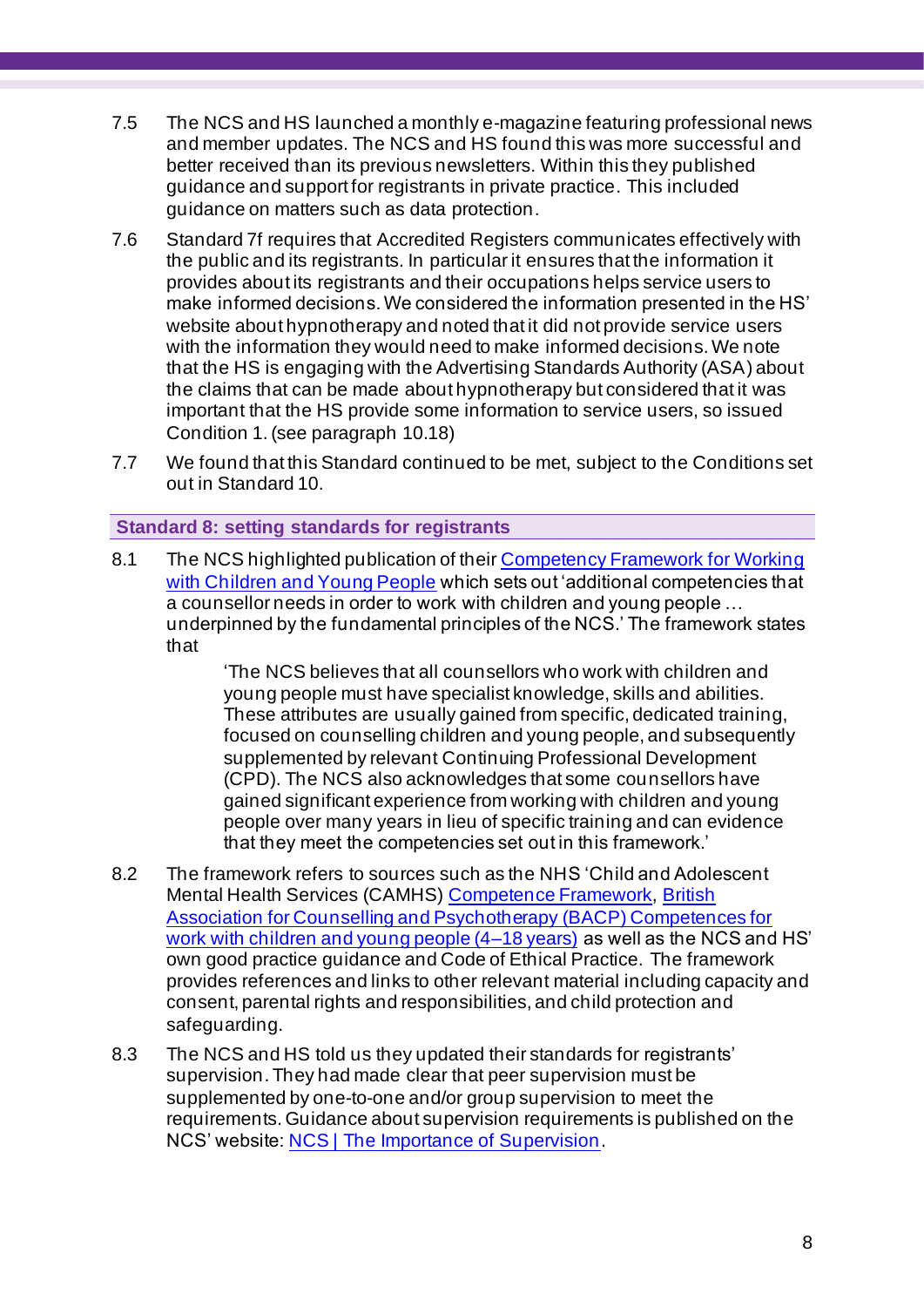- 8.4 The NCS and HS reported that its Code of Ethics had been amended to state that instead of requiring 'a current Full Disclosure DBS certificate if (registrants) wish to work with children and young persons' that 'it is recommended that members hold a current DBS certificate'. The previous code could have caused confusion as there is no such thing as a 'full disclosure DBS certificate'. As discussed under Standard 3, we noted that the NCS and HS were checking their publications to address any inconsistencies within their frameworks for working with children.
- 8.5 We found that this Standard continued to be met, subject to the Conditions set out in Standard 10.

#### **Standard 9: education and training**

- 9.1 The NCS and HS have several levels of registration, reflecting practitioners' professional development. The NCS and HS reported that they changed their requirements for registrants to achieve Senior Accredited Registrant (MNCS Snr Accred) status. Registrants had been required to achieve a higher-level qualification but would now need proof of at least seven years' practice and a reference from an appropriate senior professional. We noted the changes did not reduce the minimum requirements for entry to the registers.
- 9.2 The NCS amended their [Standards of Training and Education for Accredited](https://nationalcounsellingsociety.org/assets/uploads/docs/National-Counselling-Society-Training-standards-2020e-with-addendum.pdf)  [Courses](https://nationalcounsellingsociety.org/assets/uploads/docs/National-Counselling-Society-Training-standards-2020e-with-addendum.pdf) because of the Covid-19 pandemic. The NCS found that due to the restrictions imposed by the lockdown, some students reached the end of their training having worked with clients virtually/online, but never 'face to face'. The NCS and HS recommended 'providing students with confirmation that they have been assessed as competent to work in the room with clients. This will help to prevent any issues when the student wishes to apply for registration, as to gain access to the Society's register does require the ability to work with clients in the room.'
- 9.3 We noted that assessments must enable students to show:
	- an understanding of the therapeutic relationship when the full range of sensory experience is involved
	- an understanding of the contextual and practical considerations of working in the room
- 9.4 The Standards provided further guidance as to what this could include, for example posture, dress, smell, and the perception of practitioners' own body language and non-verbal cues by clients.
- 9.5 We found that this Standard continued to be met.

#### **Standard 10: management of the register**

- 10.1 The Authority considered the NCS and HS' approach to the Covid-19 pandemic at the previous annual review. The NCS and HS publish current advice at: [NCS | Coronavirus COVID-19 Advice for Members.](https://nationalcounsellingsociety.org/help/covid-19-hub/coronavirus-covid-19-advice-for-members)
- 10.2 Accredited Registers must assure that the information they publish on the register is accurate. The NCS and HS told us at the previous annual review that they carry out random audits of register entries. We issued a Recommendation for the NCS and HS to report on their audits at this annual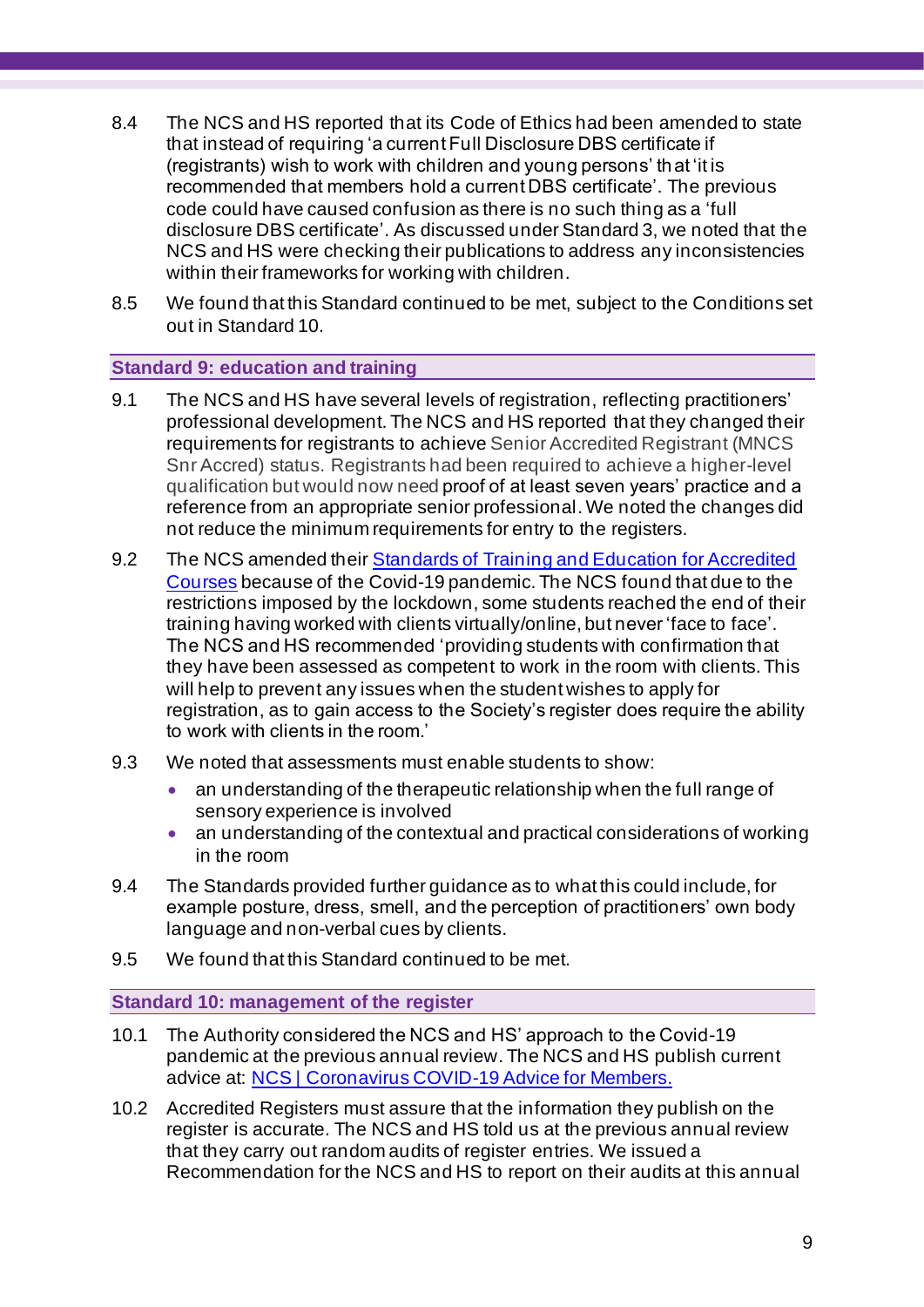review. The NCS and HS provided an example of their auditing, which found incorrect use of logos. In one example a registrant was required to make clear their hypnotherapy practice was not part of their NCS registration. We found that the Recommendation had been considered.

- 10.3 The NCS and HS introduced new member management systems. They told us how they had assured that registrants' data was not lost or damaged when transferred to the new system.
- 10.4 The NCS and HS reported increased membership applications from experienced practitioners. Those applicants' status with other Accredited Registers are checked, including whether they are under current sanctions. Applicants must also declare if they have had complaints upheld against them or are currently under investigation.
- 10.5 The NCS and HS advised that its process for admitting registrants included a review of applicants' websites. They had, for example, identified registrants who were incorrectly advising NCS registration prior to admittance and required this to be removed. The NCS and HS highlighted an example of an applicant who had not disclosed disciplinary actions by other bodies and so was refused registration.
- 10.6 The NCS and HS told us about further checks to assure that only practitioners who meet their standards are admitted:
	- The NCS and HS' Professional Standards Committee now meets four times per year to assess complex applications for membership. Previously the Committee's role was only to ratify decisions.
	- Registration assessments are conducted by two people, including either the Registrar and/or Head of Professional Standards.
- 10.7 At the previous annual review, we received a concern that HS registrants were advertising the treatment of conditions, on their websites and on the HS register, potentially in breach of the Advertising Standards Authority (ASA) / Committee for Advertising Practice (CAP) [advice and guidance on](https://www.asa.org.uk/advice-online/health-hypnotherapy.html)  [hypnotherapy](https://www.asa.org.uk/advice-online/health-hypnotherapy.html). The complainant noted that registrants appeared to make claims about treating serious conditions including cancer, depression, posttraumatic stress disorder (PTSD), and suicidal feelings.
- 10.8 We had found that the HS' allowance of wording such as 'help with' could be misunderstood as suggesting that hypnotherapy could treat the named conditions. We considered that while it might be that hypnotherapy could assist with the management of some of the symptoms of those conditions, patients experiencing such conditions were vulnerable and should be given clear information about the limitations of hypnotherapy.
- 10.9 We issued a Condition for the Hypnotherapy Society to provide greater clarification on the limits of hypnotherapy practice. The Condition required that the Hypnotherapy Society should review how hypnotherapy practice is described, both on its website and in the advertising of its registrants to ensure that service users and the public are not misled.
- 10.10 The HS told us that they had sought new clarification from the ASA to ensure the wording used by registrants, and in its own publications, was compliant and not misleading. They had also published links to the ASA guidance on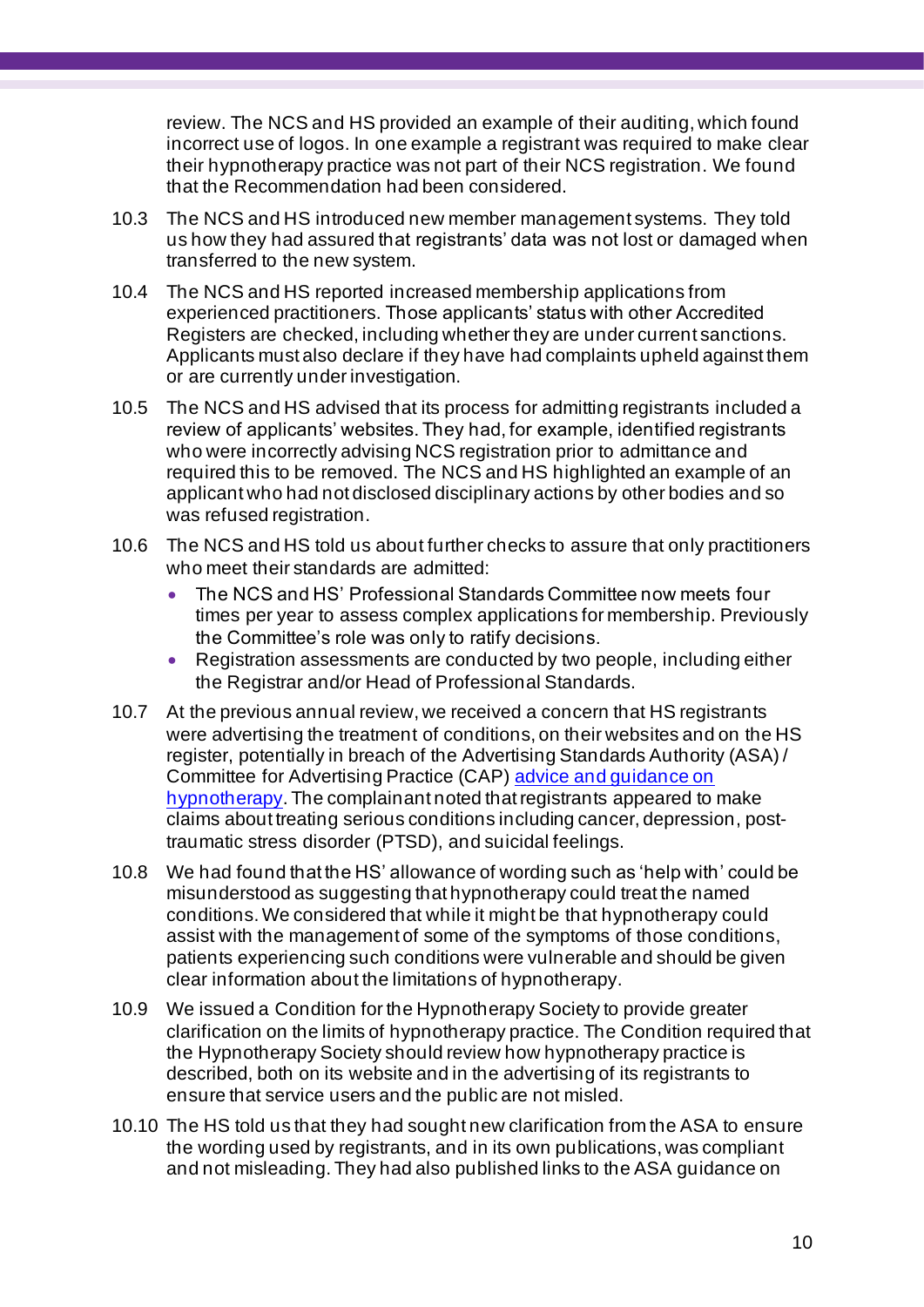their website and issued regular guidance in their monthly e-magazine for registrants. The HS also showed us their process for ensuring new registrants are aware of their requirements to follow ASA guidance, using tracked emailcampaigns.

- 10.11 During our assessment we noted that pages on the HS website continued to suggest that hypnotherapy could help with named conditions such as those above, and others including Irritable Bowel Syndrome (IBS). The HS' website did not provide evidence for how hypnosis can treat conditions such as IBS, and so appeared to contradict the ASA and CAP guidance.
- 10.12 We asked the HS about guidance it received from the ASA. The HS told us that, having found that the ASA's advice did not provide clear direction, it would remove all information about the support hypnotherapy could provide from its website. The HS then replaced its 'How can hypnotherapy help me?' webpage with information o[n Advertising Standards.](https://nationalhypnotherapysociety.org/find-a-therapist/advertising-standards) The HS also removed the 'What I can help with' section from individual register entries. The HS told us they would not restore these, or add other wording about how 'hypnotherapy can help', without clear legal advice and further guidance from the ASA.
- 10.13 The HS expressed their concerns about enforcing compliance with ASA guidance when its standards appeared to be based on outdated evidence. The HS highlighted that the current ASA position on IBS was based on evidence from 2013, while more recent published evidence found that hypnotherapy could be effective. Curren[t National Institute of Health and Care](https://www.nice.org.uk/guidance/cg61/chapter/1-Recommendations#psychological-interventions)  [Excellence \(NICE\)](https://www.nice.org.uk/guidance/cg61/chapter/1-Recommendations#psychological-interventions) guidance stated circumstances where hypnotherapy should be considered as treatment for IBS. We noted that the ASA does allow for claims to be made outside of its stated guidance where there is robust evidence to support this.
- 10.14 As part of our assessment, we carried out a Targeted Review of the advertising practises of HS registrants' websites, to better understand how the HS ensures that service users and the public are not misled. We considered this necessary in order to assess whether the HS met Standards 2, 5, 6, 7, 8 and 10. We conducted a random survey of 26 HS registrants' websites (approximately 1%). We found that several websites appeared to make claims to treat serious medical conditions, which suggested that the HS's standards for promotion of treatments were not clear or sufficiently enforced.
- 10.15 The HS told us where they agreed that those registrants we identified may be in breach of their standards and would be required to make changes or face disciplinary action. The HS also reported where they found no breach of standards: some registrants, for example, were able to list the named conditions as they employed hypnotherapy as part of their practice as trained counsellors.
- 10.16 The HS told us they also were carrying out their own urgent review of all HS registrants' websites. They sent us their initial results, including actions taken about breaches of their standards. The HS also told us that their standard procedure was to check 10 registrants per month (and 10 for the NCS register).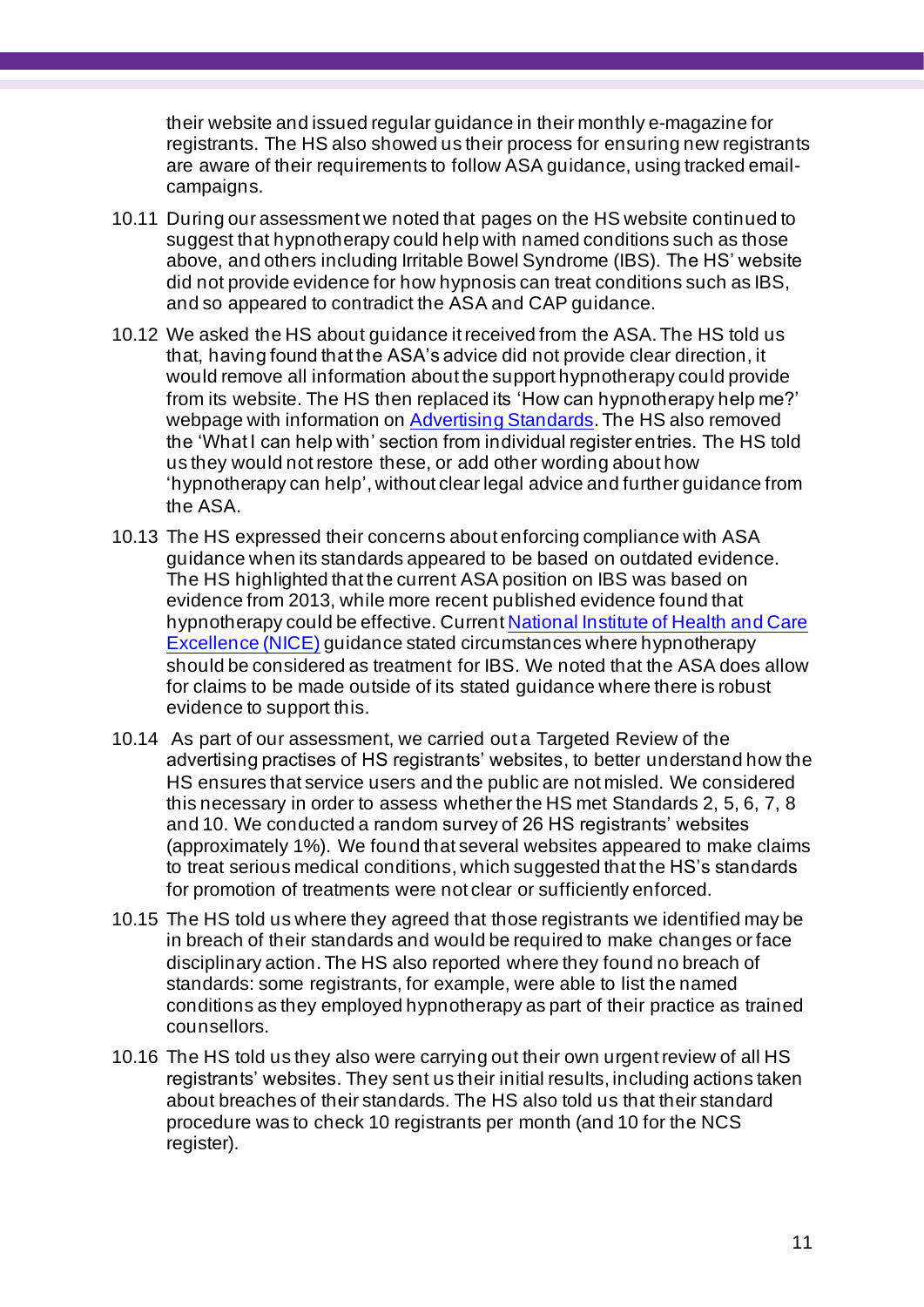- 10.17 We acknowledged the actions taken by the HS to address the Condition, by removing information about what hypnotherapy can help with from its website and register, and auditing registrants' websites against its standards. The HS aims to publish new information in line with legal advice and updated ASA guidance. However, as there is presently no information published about hypnotherapy, we felt that the HS was not ensuring that the information it provided about its registrants and their occupation(s) helped service users to make informed decisions. We felt that the HS should provide information to the public about hypnotherapy and the work of its registrants. This could be in addition to, and without conflicting with, the standards set by the ASA. This could then be replaced with the more detailed information in due course. This linked to Standard 7.
- 10.18 We considered the findings of our checks of registrants' websites. We noted the HS had told us they would act on some issues we identified, but we were not assured of its processes to address these. We noted that the HS' own audit results did not appear to accurately record the issues found, provide detail on the actions they had taken, or verify that updated information was correct.
- 10.19 To address the points above, we issued the following Conditions:
- 10.20 **Condition One**: Within six weeks of the publication of this report, the HS must publish a position statement on its website providing clear information about hypnotherapy to help service users make informed decisions. This should make clear that the HS is continuing to develop its position and that further guidance will be produced in due course. (following and in line with legal advice and updated ASA guidance)
- 10.21 **Condition Two**: The HS should develop guidance for its registrants about advertising and acceptable claims for hypnotherapy. This should take account of ASA guidance and reference any other factors such as new evidence. This should be published within six months of the publication of this report.
- 10.22 The Panel also issued the following Recommendation:
- 10.23 **Recommendation One**: The HS must monitor its registrants for compliance with its standards. The HS should share its monitoring processes, findings and actions taken within 12 months of the publication of this report
- 10.24 The Recommendation had been issued as a third Condition. This was amended following an appeal by the HS. We acknowledged the HS' work to resolve this issue.
- 10.25 We found that this Standard continued to be met, subject to the above Conditions and Recommendation.

#### **Standard 11: complaints and concerns handling**

- <span id="page-11-0"></span>11.1 The NCS and HS told us that they were reviewing their complaints procedures. We will review any changes in due course.
- 11.2 The NCS and HS told us about complaints against registrants received over the last year. We checked that all complaints decisions, including voluntary sanctions agreed with registrants, had been published a[t NCS | Outcome of](https://nationalcounsellingsociety.org/have-a-concern/outcome-of-complaints)  [Complaints \(nationalcounsellingsociety.org\)](https://nationalcounsellingsociety.org/have-a-concern/outcome-of-complaints) an[d National Hypnotherapy](https://nationalhypnotherapysociety.org/have-a-concern/outcome-of-complaints)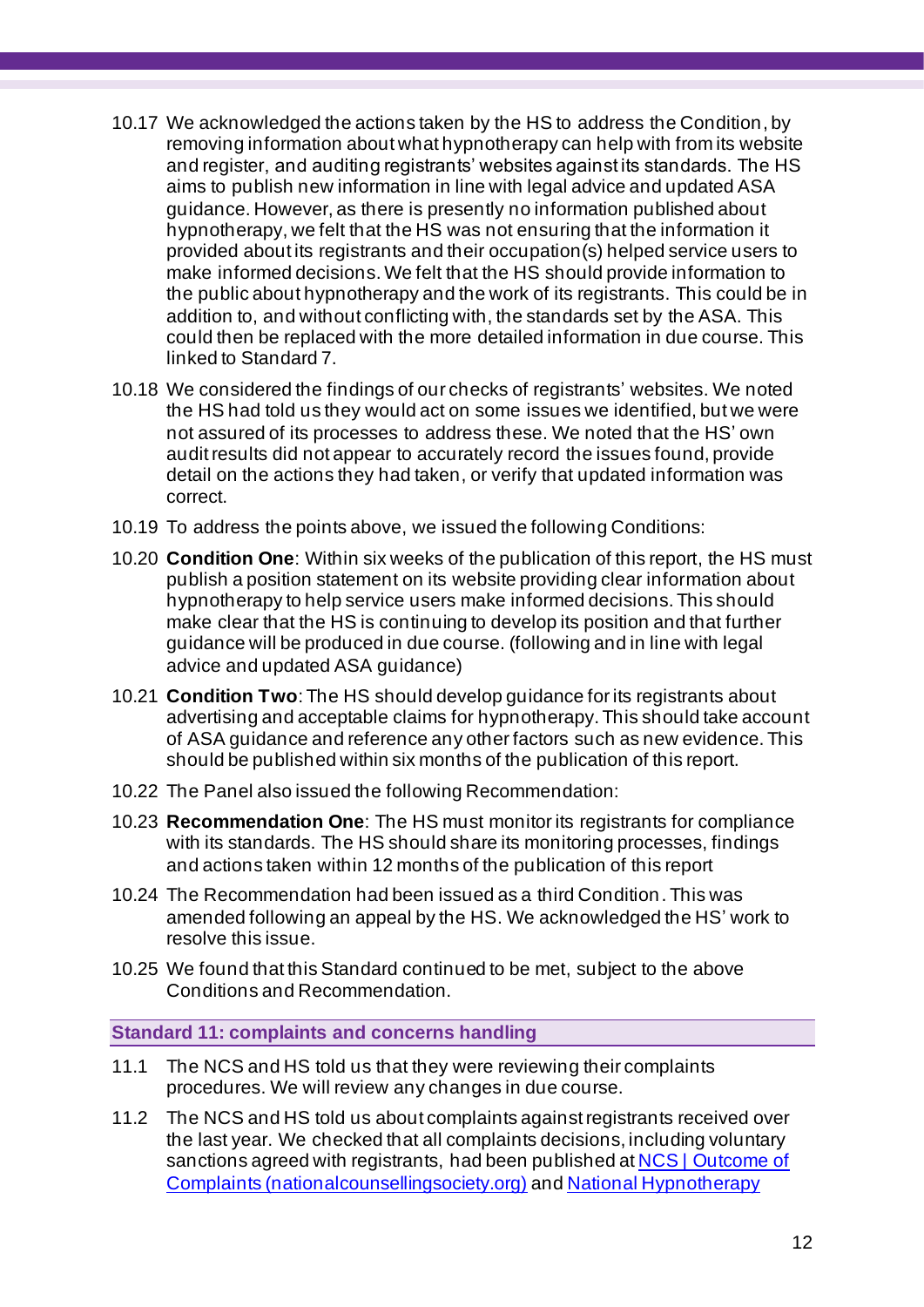[Society | Outcome of complaints.](https://nationalhypnotherapysociety.org/have-a-concern/outcome-of-complaints) We noted that guidance for complaints panels about issuing sanctions was published at: [Indicative-Sanctions-](https://nationalcounsellingsociety.org/assets/uploads/docs/Indicative-Sanctions-Guidance-Nov-2020.pdf)[Guidance-Nov-2020.pdf \(nationalcounsellingsociety.org\).](https://nationalcounsellingsociety.org/assets/uploads/docs/Indicative-Sanctions-Guidance-Nov-2020.pdf)

- 11.3 At the previous annual review, we issued a Recommendation for the NCS and HS to make clear complainants' and registrants' rights of appeal following the decisions of Independent Complaints Panels. The NCS and HS advised that its new complaints procedures would make each party's rights of appeal clear at each stage. All parties will also be informed of their rights at relevant stages. We found that the Recommendation had been considered.
- 11.4 We found that this Standard continued to be met.

#### **Share your experience**

- 12.1 We received three responses to the Share Your Experience (SYE) process. We considered the matters raised and did not find they compromised the NCS and HS' ability to meet the Standards.
- 12.2 A union for counsellors told us that their members felt welcomed within the NCS and that their approach to complaints handling could be viewed as a model for other organisations.
- 12.3 A concern was received from someone who had received couples therapy from a registrant and had tried to make a complaint against them. They were unhappy that the complaint would not be progressed without the consent of their former partner. We asked what actions the NCS and HS could take to protect the public where serious allegations were made, if consent from a party had not been received. The NCS and HS told us that they could proceed with complaints procedures in those situations, however it would be difficult to establish facts without the participation of all parties. This meant that complaints were likely to be dismissed during hearings.
- 12.4 A concern was raised about the quality of training provided by an NCSaccredited training provider. We forwarded examples of social media posts highlighting the concerns to the NCS. The NCS told us that they could investigate complaints raised about the provider. They were also aware that the provider had its own complaints and independent appeals processes. They confirmed that the provider was subject to the same accreditation criteria as others, and that its graduates' applications were assessed under its standard procedures. We stated that where the NCS and HS became aware of concerns indirectly, such as through social media posts, they could consider whether any points raised required further investigation.

#### <span id="page-12-0"></span>**Impact assessment**

<span id="page-12-1"></span>13.1 We took account of the impact of our decision to reaccredit the NCS and HS with Conditions.

#### **Equality duty under the Equality Act 2010**

14.1 We took account of our duty under the Equalities Act when deciding to reaccredit the NCS and HS with Conditions.